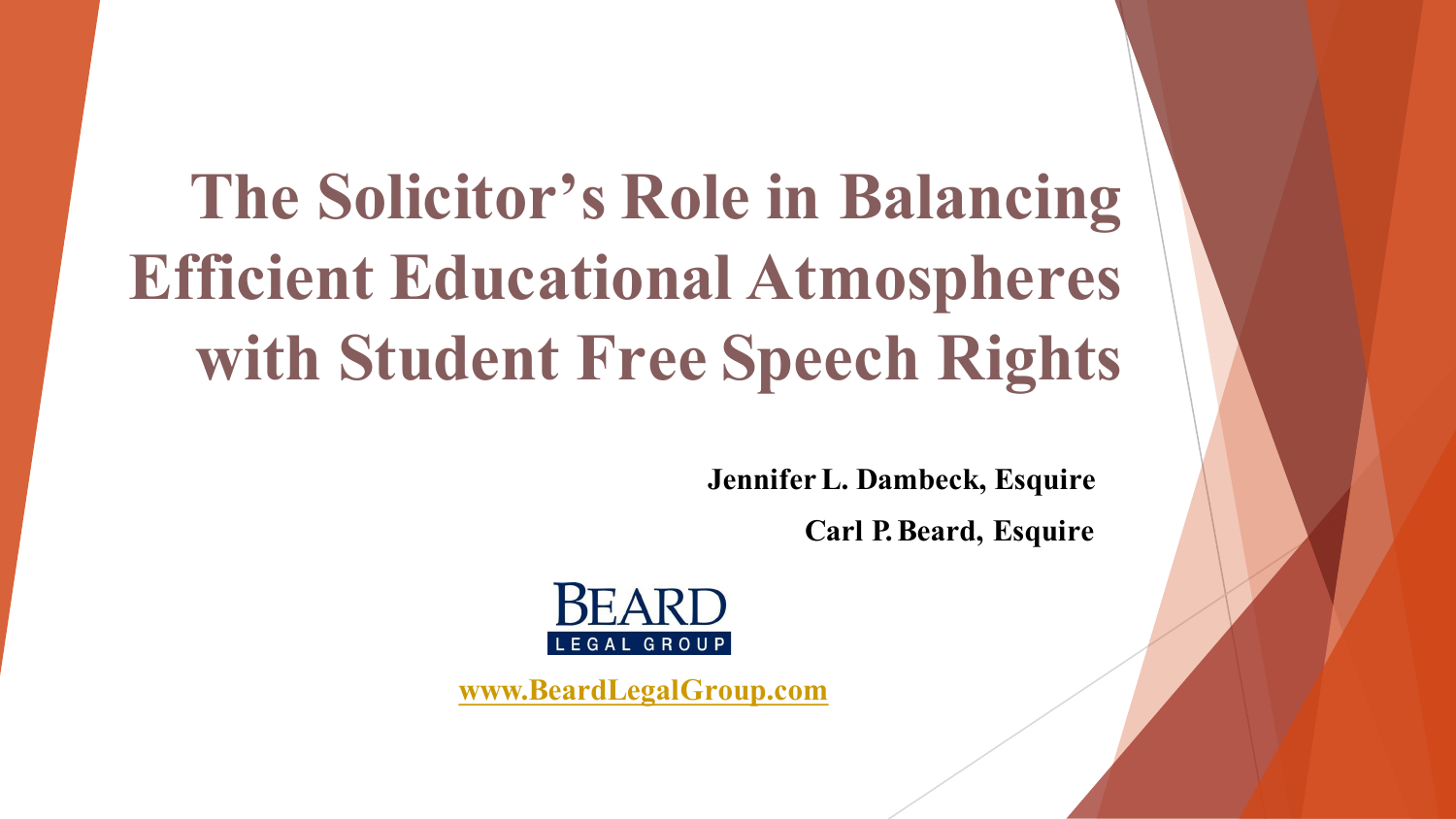# **Looking back at the last 20 years, what lead to this?**

- Columbine High School -April 20, 1999
	- 12 students, 1 teacher
- **B** Sandy Hook Elementary School -December 14, 2012
	- 20 students, 6 teachers
- **B** Marjory Stoneman Douglas High School February 14, 2018
	- 14 students, 3 teachers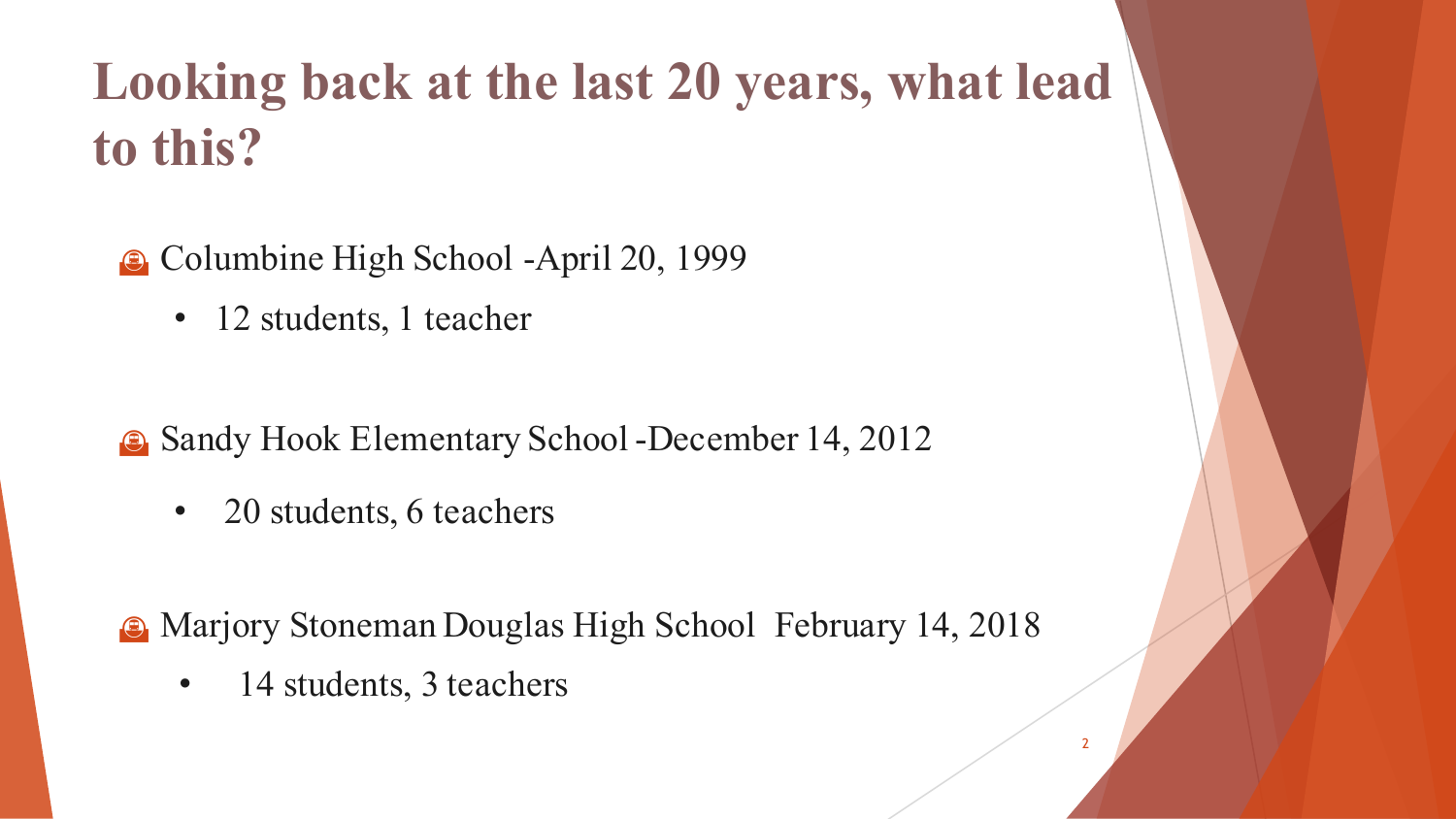### **National School Walk Out March 14, 2018**

#Enough 17 Minutes at 10 a.m.

**e**Reaction:

**On**Increased Police Presence **e**Gymnasiums/Auditoriums *<u>A</u>Staging Point Outside* **E** Work with Student Class Officers

3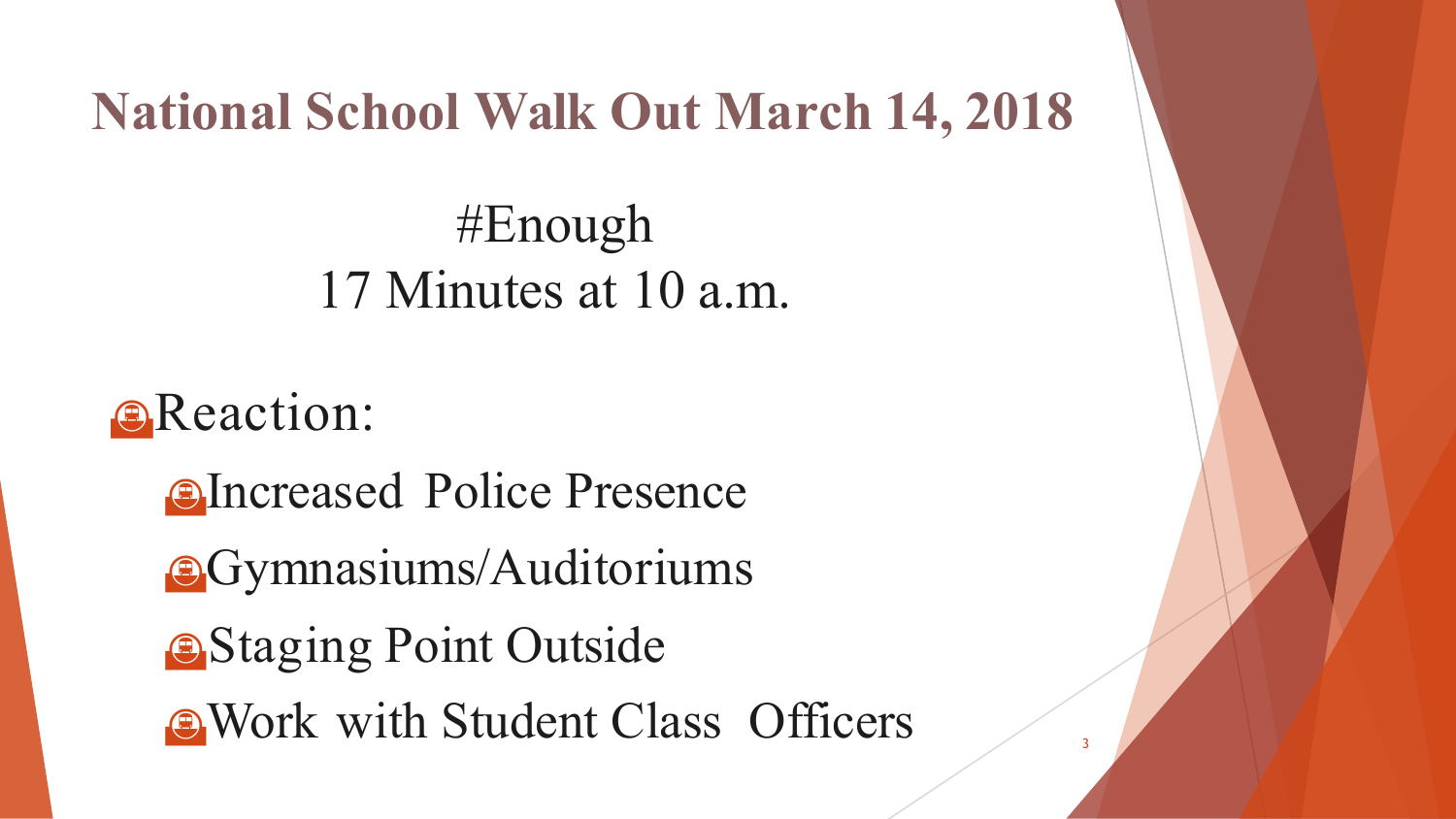### **How to handle student walkouts**

**B** Is there a substantial disruption of school operations?

**Examine School District policies on walkouts and unexcused absences** 

4

**E.** Do not punish participating students more severely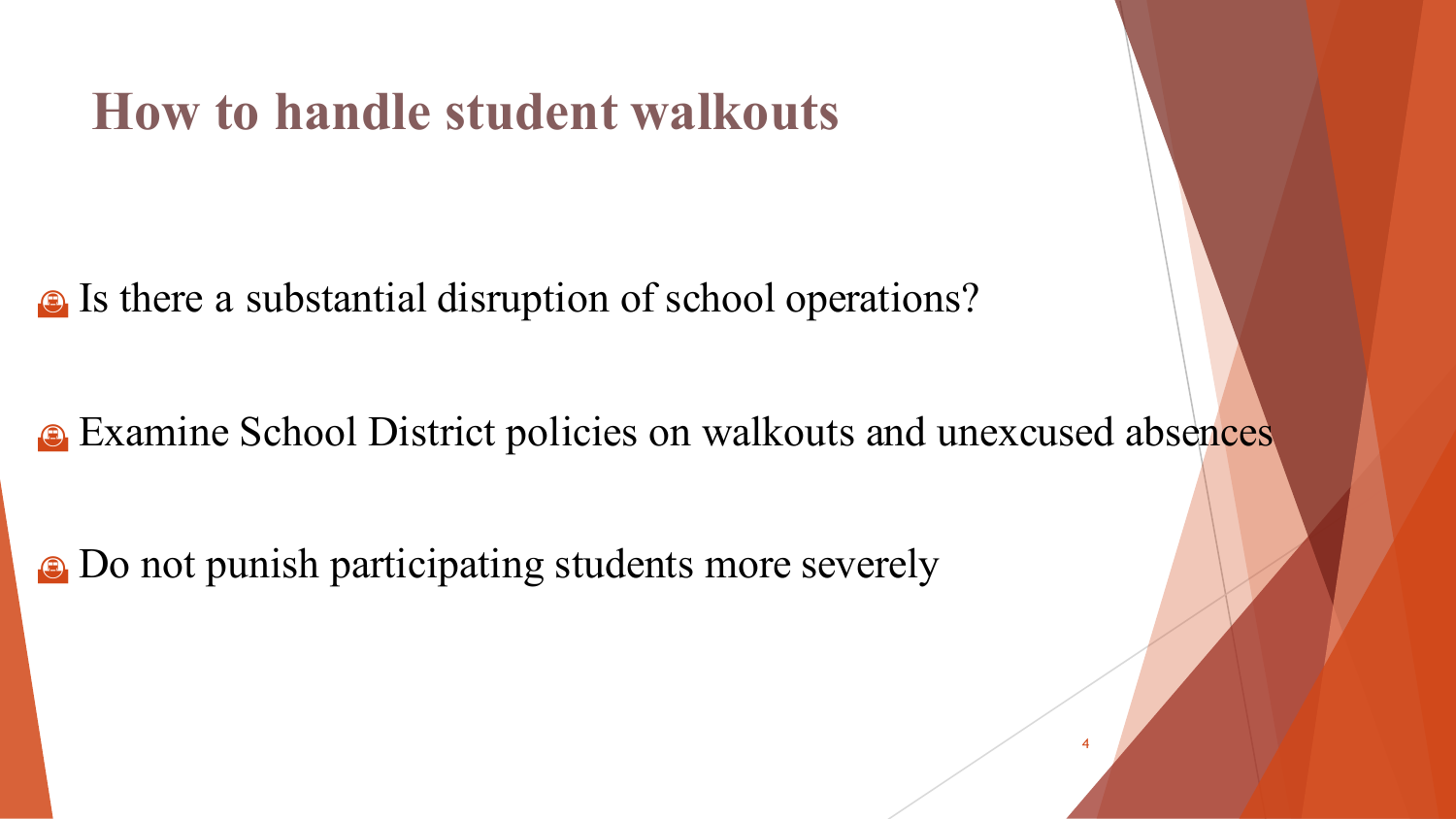# **Free Speech Framework**

#### u **Pure politicalspeech:**

- *Tinker v. Des Moines Independent Community School District*
	- https://www.oyez.org/cases/1968/21

#### **Vulgar and lewd speech:**

- *Bethel School District v.Fraser*
	- https://www.oyez.org/cases/1985/84-1667

#### u **School-sponsored speech**:

- *Hazelwood School District v.Kuhlmeier*
	- https://www.oyez.org/cases/1987/86-836

#### **Off-campus speech**

- *Morse v. Frederick, 551 U.S. 393 (2007)*
	- *https://www.oyez.org/cases/2006/06-278*
- *A.N. v Upper Perkiomen School District (Pa East. Dist. 2017)*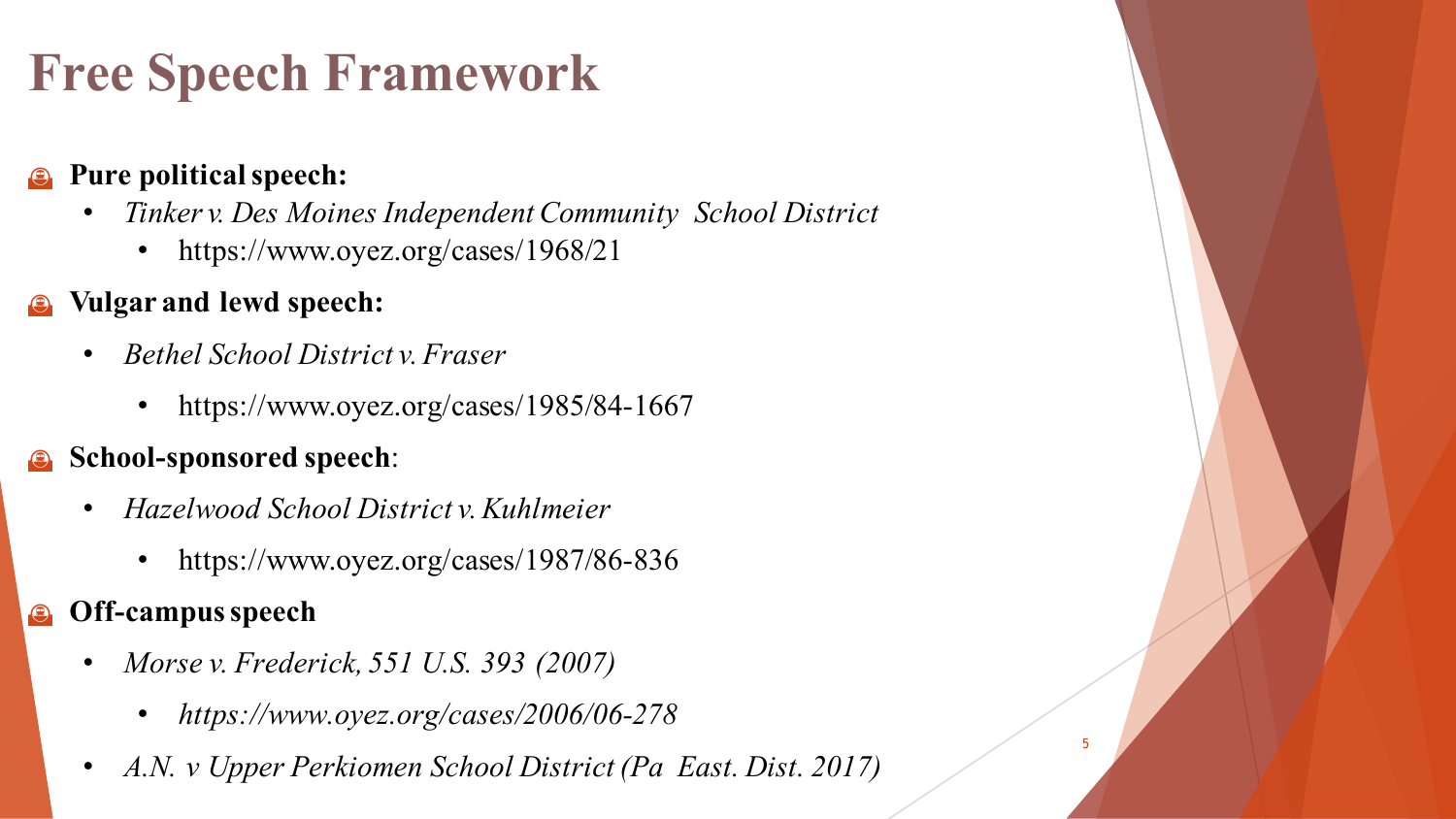### *Tinker v. Des Moines Independent Community School District*, 393 U.S. 503 (1969)

#### u **The substantial disruption standard:**

School officials must reasonably forecast that student expression will lead to a substantial disruption, or material interference, effecting the operation of the school.

# *Bethel School District v. Fraser*, 478 U.S. 675 (1986)

#### u *Fraser* **balancing test**:

freedom to advocate unpopular and controversial views in schools and classrooms must be

balanced against society's countervailing interest in teaching students the boundaries of socially appropriate behavior.

District may prohibit lewd, vulgar, or obscene speech



6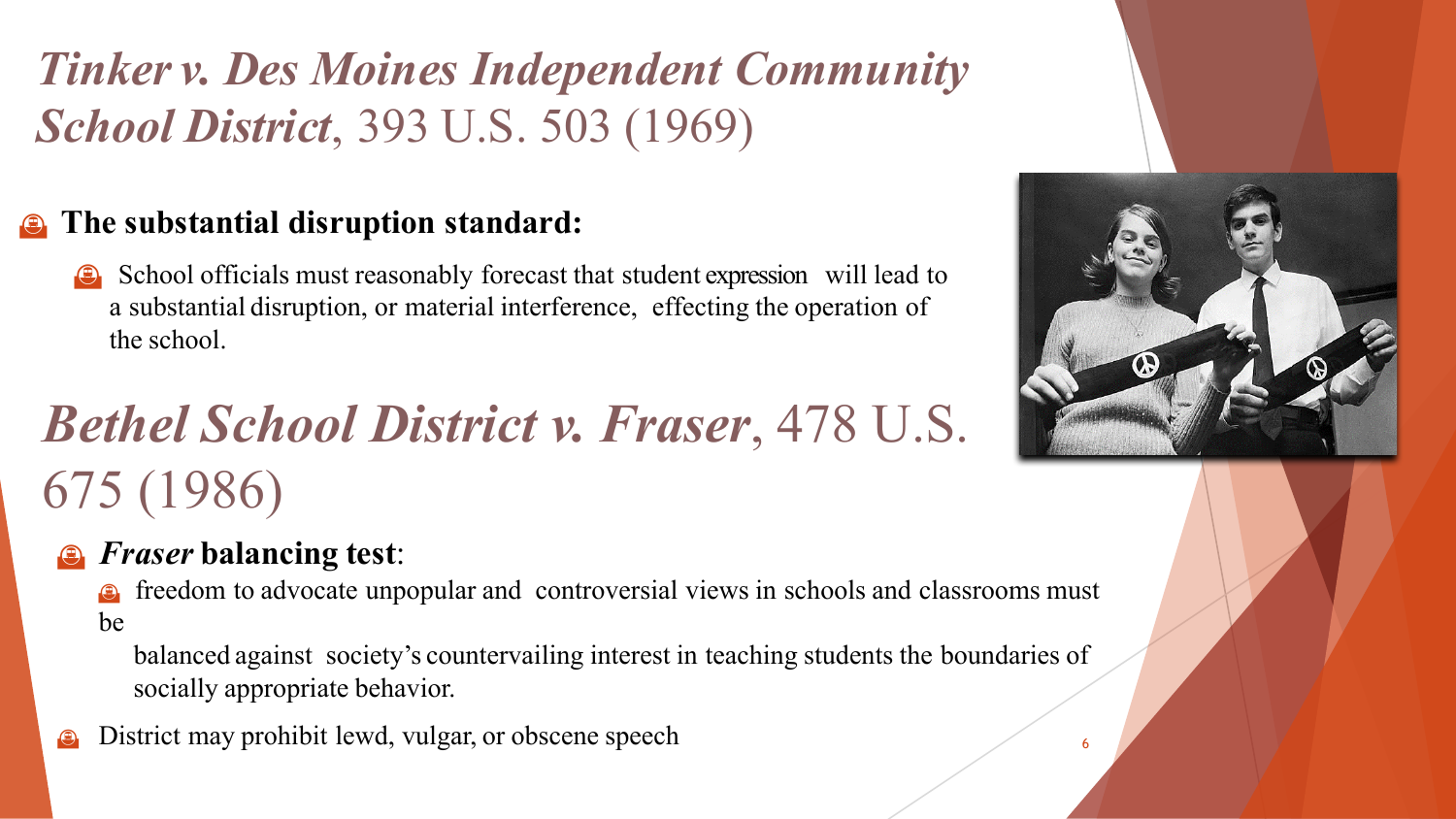#### *Hazelwood School District v. Kuhlmeier,* 484 U.S. 260 (1988)

 $\Theta$  School may exercise control that is reasonably related to a "legitimate" educational purpose"

### *Morse v. Frederick*, 551 U.S. 393 (2007)

<sup>u</sup> U.S. Supreme Court: State has a compelling interest in deterring drug use



7

### *A.N. v Upper Perkiomen School District* **(Pa East. Dist. 2017)**

- Court held that off-campus speech was not protected
	- u Reasonable belief that there would be substantial or material disruption in the school as a result of the posting of this video.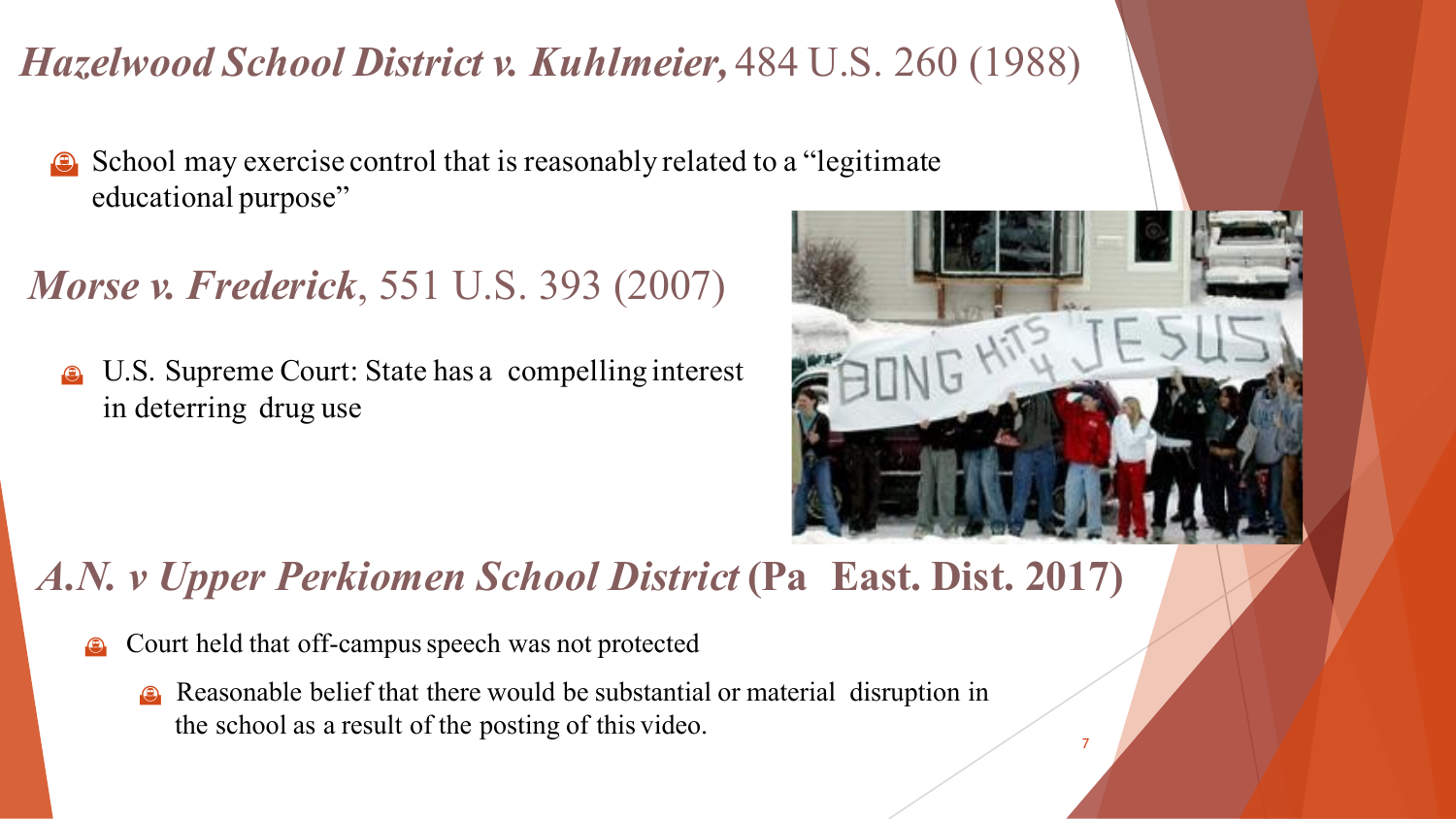# **NSBA Suggestions**

- Logistics: identify the time, place, and location
- Consider the possibility of an educational, curriculum-related assembly, debate, or other activity
- Do not regulate content based on viewpoint
- Educate students about what is acceptable and what consequences may arise from their actions
- Educate faculty and staff on District's protest and walkout policies
- Communicate with local police about safety and potential hazards
- Ensure that staff is aware of their own obligations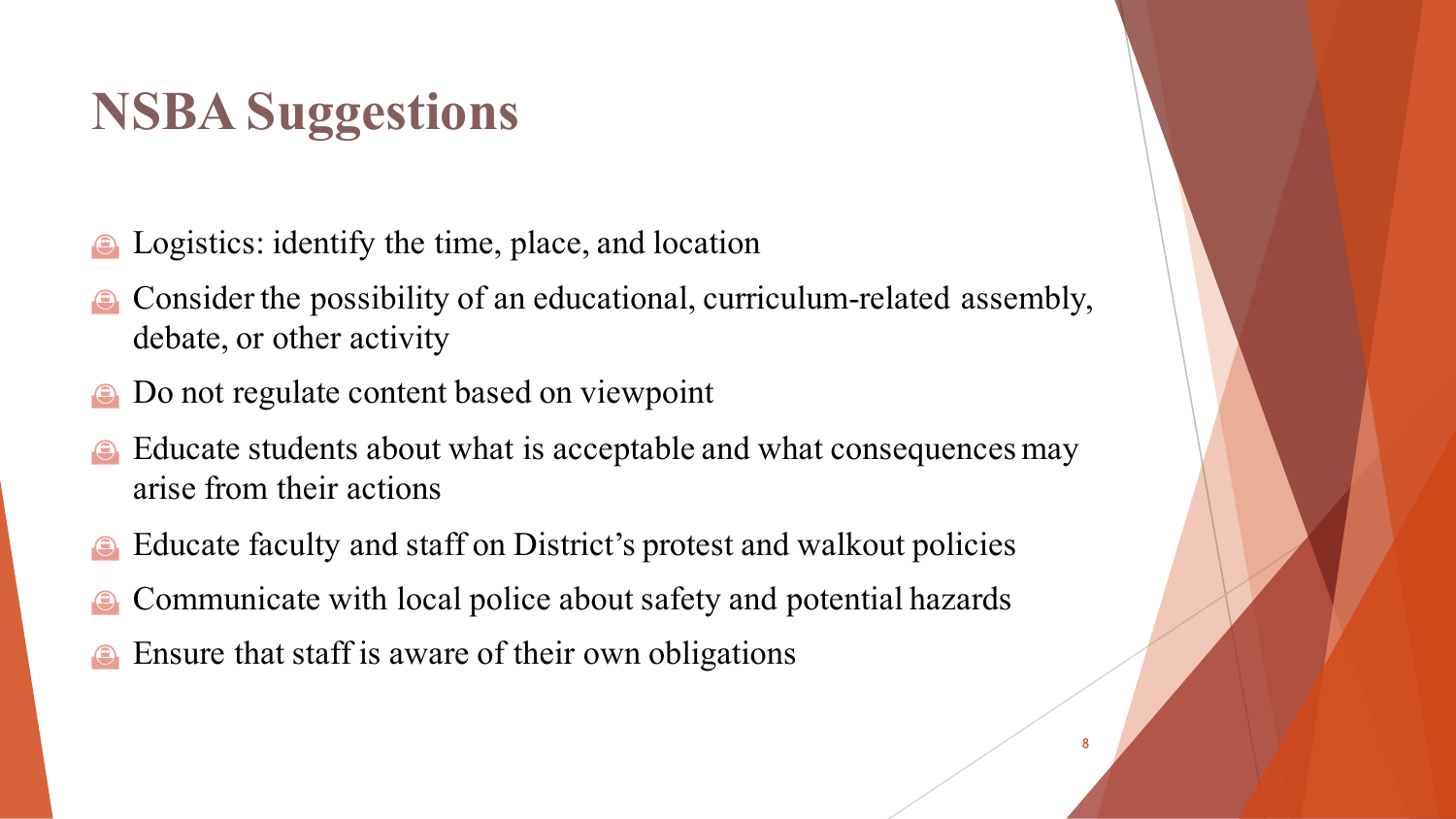# **Guidance from the ACLU of Pennsylvania**

- $\bullet$  Permissible to give students the same punishment they would have received for leaving class without permissions (unexcused absence)
- $\bullet$  Cannot punish student participating in walkouts more severely that those who leave class for any other reason
- Cannot punish student organizers more severely than other participants
- Students should be permitted to carry signs unless they are disruptive or violates content-neutral rules
- $\bullet$  Schools may choose to allow students to walk out of class and gather elsewhere in the building
- Schools may choose not to punish students who have parental permission to walkout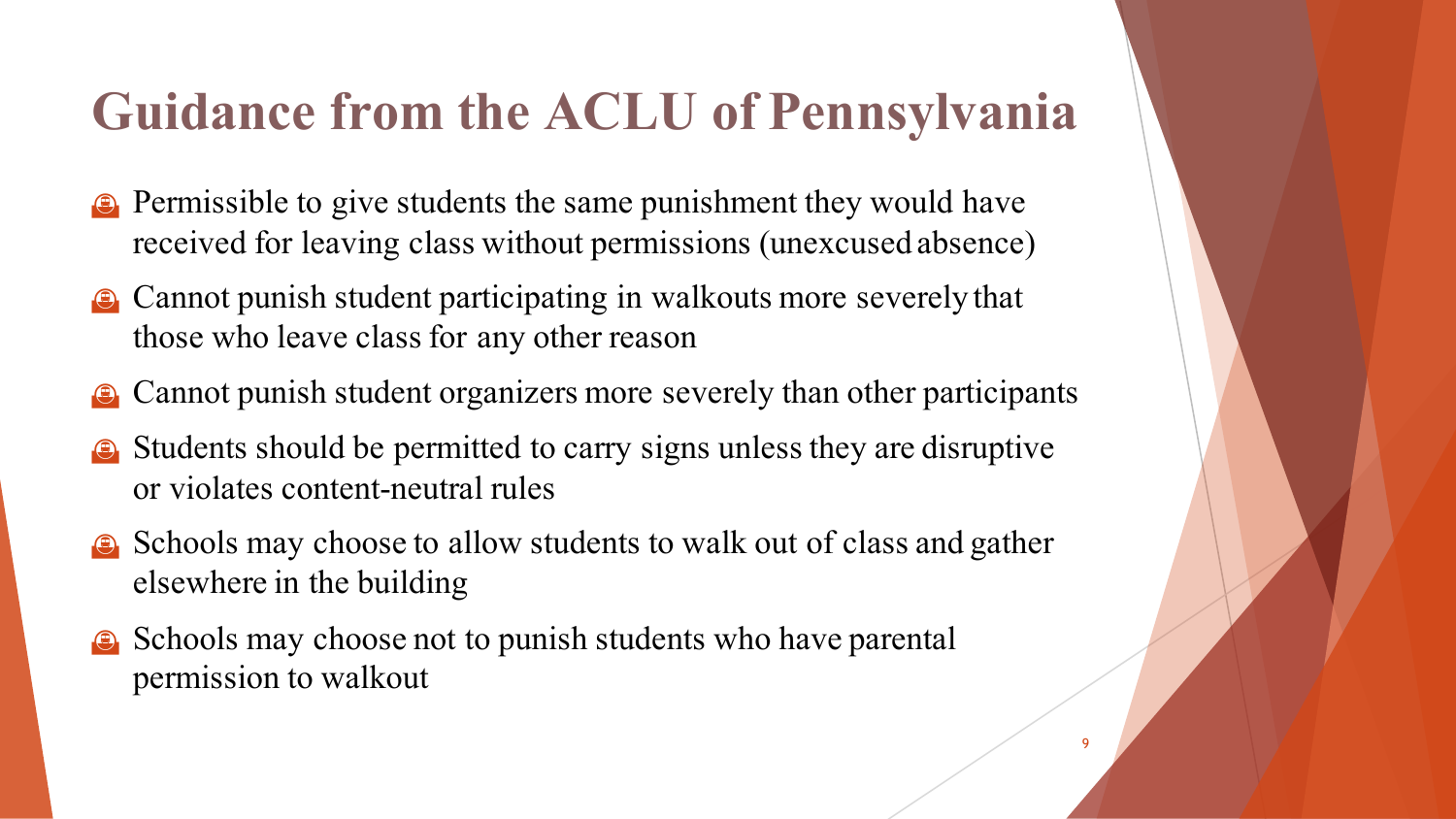## **Scenario One**

Students advocate political positions and encourage school walkouts or other school-based demonstrations on social media.

- **E.** Law: School's ability to address online speech will be dependent on disruption or a reasonable forecast of disruption.
- **Consider:** Whether district's policy clearly addresses speech via social media.

# **Scenario Two**

Students do not show up for class on a specific preplanned day as a protest.

- **B** Law: Truancy is addressed through state law and district policy, ad mass preplanned absence could be considered disruptive. It is likely schools will treat these absences as unexcused.
- **Consider**: Clearly notifying the school community about how absences will be treated and apply the same rules to similar activities.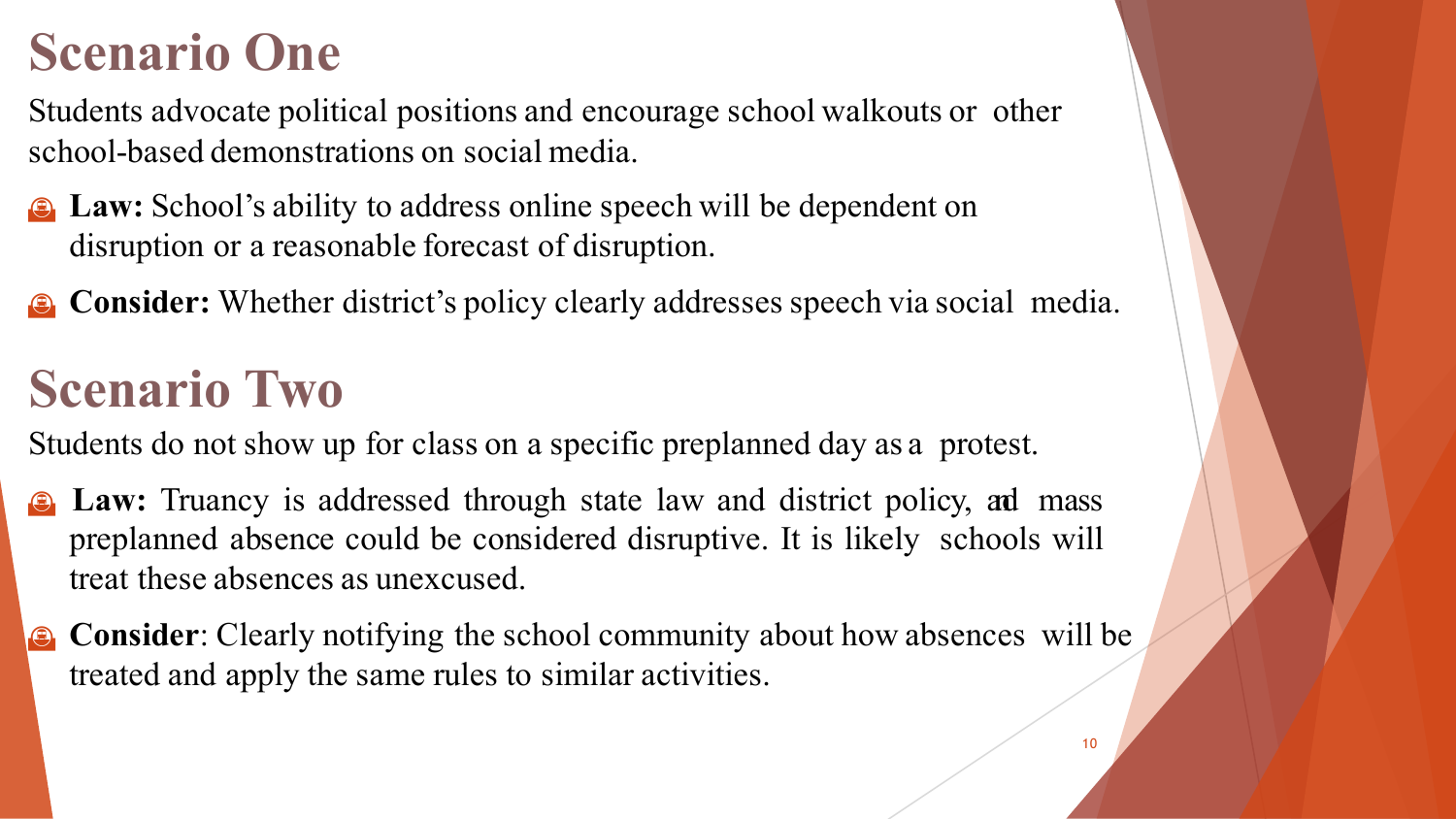## **Scenario Three**

Students plan to leave class at a specific time and leave campus, but may congregate on adjoining public sidewalks or other public, non-school property.

- Law: Students leaving class is considered disruptive and schools may regulate this activity.
- **Consider:** Working closely with local officials about safety concerns associated with students congregating on nearby property.

## **Scenario Four**

Students walk out of class and walk in to the administrative office to voice a concern. The district is unaware of this plan ahead of time.

- **E.** Law: Students interrupting class time is considered disruptive as is interruption of office operations. Schools may regulate this activity.
	- 11 **Consider:** Addressing mass walk out/in activity by students in permanent board policy and clearly communicating that policy to staff.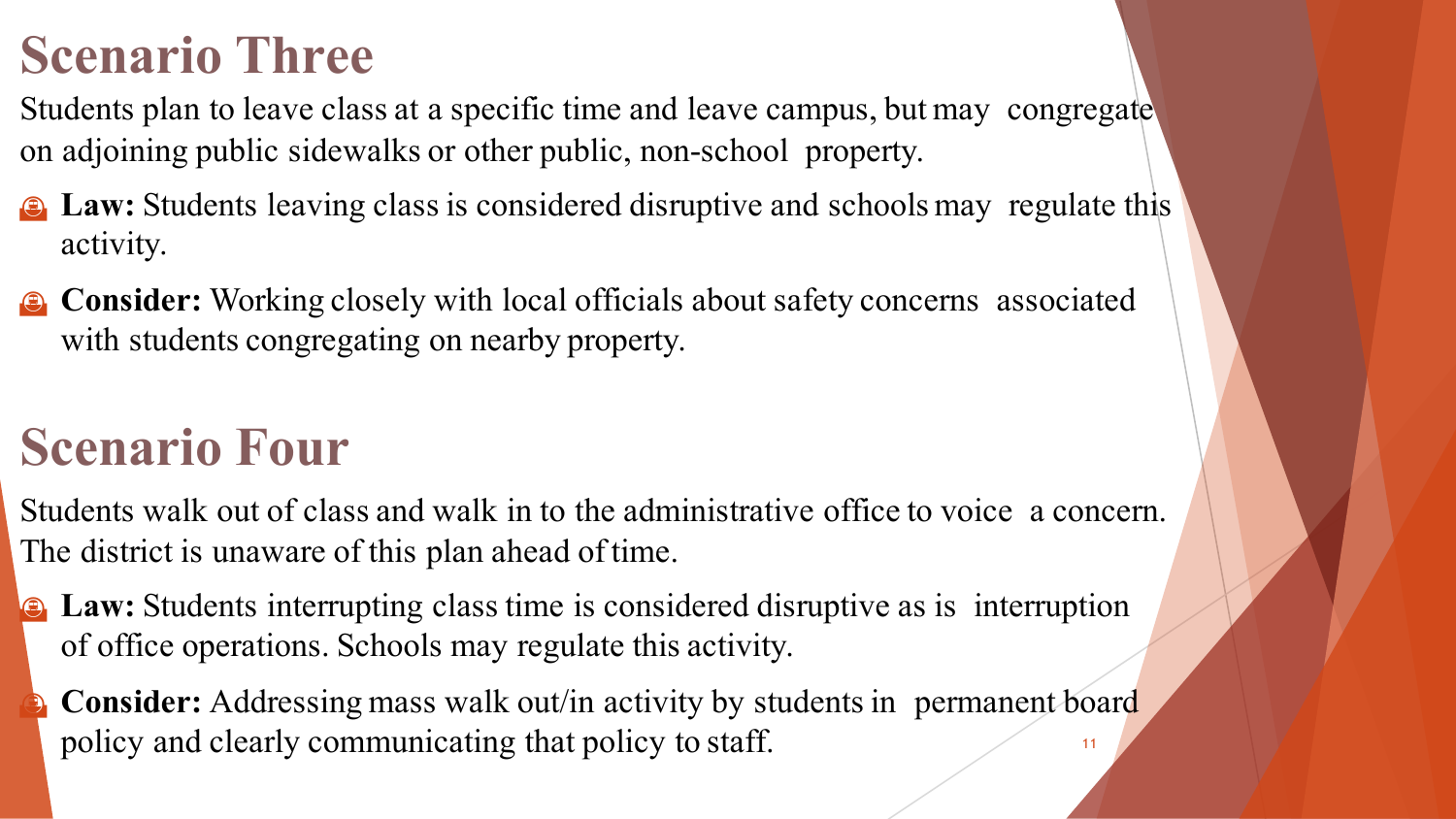## **Lacey Township School District Gun Policy**

- On two occasions, counsel for the Association of New Jersey Rifle and Pistol Clubs sent letters to Lacey Township School District regarding violation of students' First Amendmentrights
- 1<sup>st</sup> Incident: Two high school students suspended after they posted pictures of themselves at a gun range with the caption "fun day at the range"
	- $\bullet$  Letter asserted the zero tolerance policy was unconstitutional.
- 2<sup>nd</sup> Incident: Lacey Township High school forced a student to remove a bumper sticker with depicted a firearm.
	- **E** Letter requested an apology to the student affected and assurance that the school would not stifle students free speech in this manner going forward.

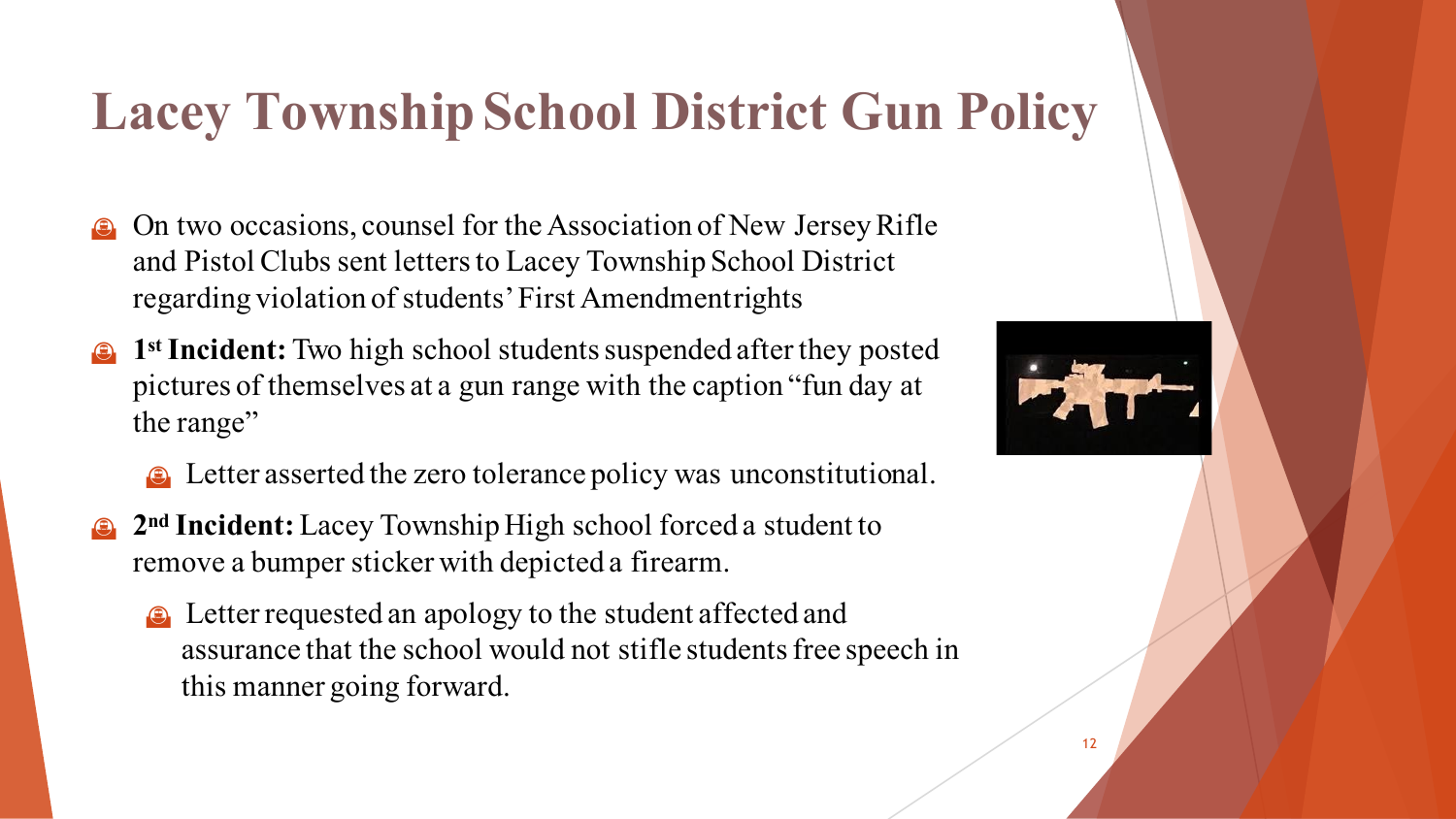# *Bell v. Itawamba County School District* (5th Cir. 2014)

- The Court held *Tinker's* substantial disruption standard applies to this type of off campus speech.
	- $\bullet$  The suspension was affirmed.
	- $\bullet$  https://caselaw.findlaw.com/us-5th-circuit/1686791.html

# *Layshock v. Hermitage School District* (3rd Cir. 2011)

- u Court held that District must establish a sufficient nexus between speech and a substantial disruption of the school environment
	- **E** Discipline unconstitutional as there was no nexus.
	- $\Theta$  https://caselaw.findlaw.com/us-3rd-circuit/1570278.html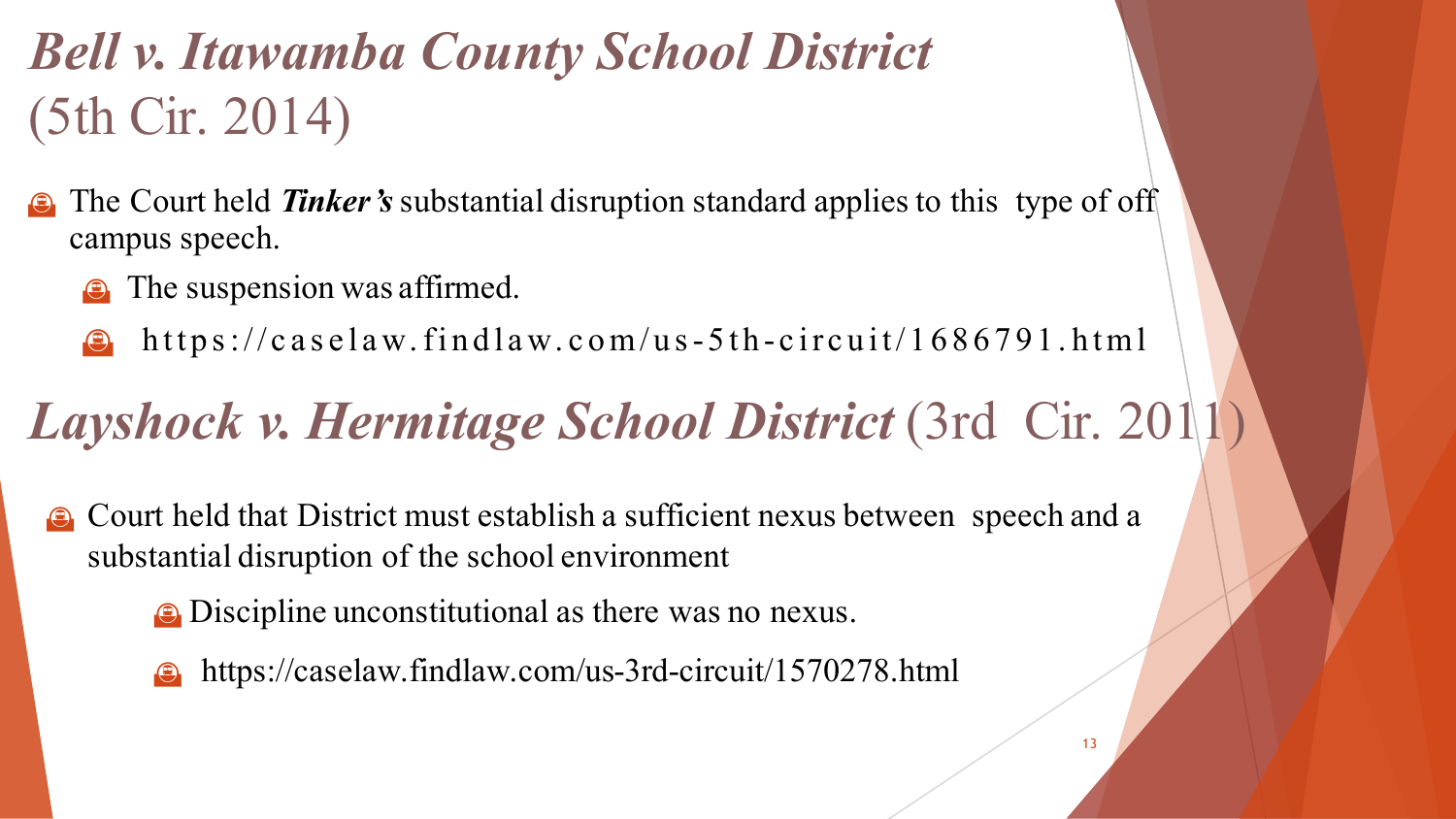# *R.L. v. Central York School District* 183 F.Supp.3d 625 (2016)

- **E.** District Court upheld the suspension Even though speech was created on personal time outside of school
- **E** Court applied *Tinker* because the speech was about violence and the subject matter made it especially likely to reach the school and cause an adverse reaction

 $\bullet$  https://www.leagle.com/decision/infdco20160504f32

# *J.S. ex rel. Snyder v. Blue Mountain School District*  (3rd Cir. 2011)

Court held that School District violated J.S.'s First Amendment rights

Speech caused no substantial disruption in school and could not reasonably have led school officials to forecast substantial disruption in school.

14

 $\bullet$  https://caselaw.findlaw.com/us-3rd-circuit/1506476.html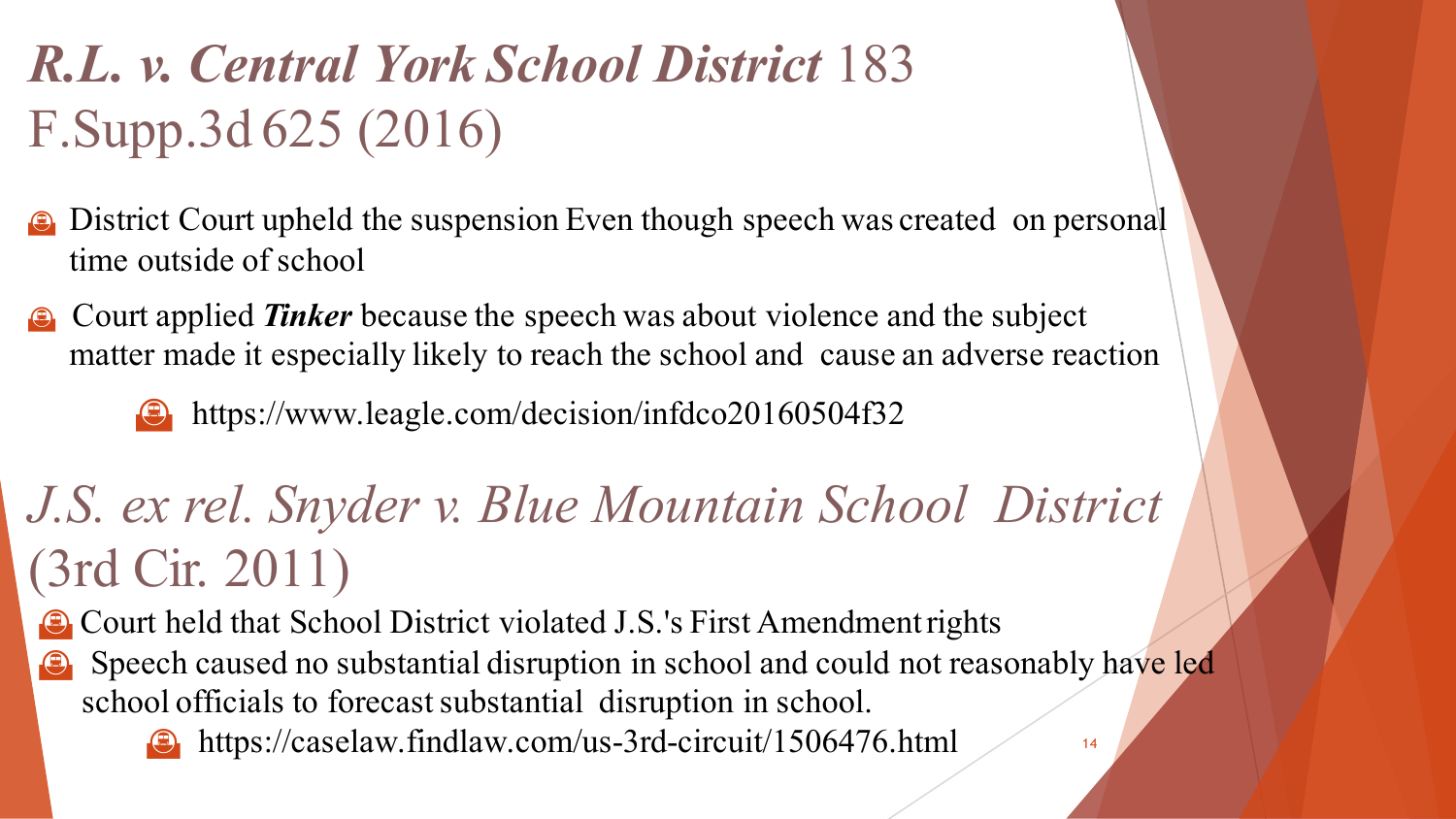# *McKinney v. Huntsville School District et al* (Ark. West. Dist. 2018)

- $\bullet$  Parents are currently challenging the expulsion and allege K.P. was falsely accused of "criminal and terroristic conduct"
- u StaffAttorney for the Arkansas School BoardAssociation argues that the trench coat and gun together invoke images of the Columbine shooters
- $\Theta$  ACLU of Arkansas argues K.P. has the right to post this photo
- u https://dockets.justia.com/docket/arkansas/arwdce/5:2018cv05067/53586

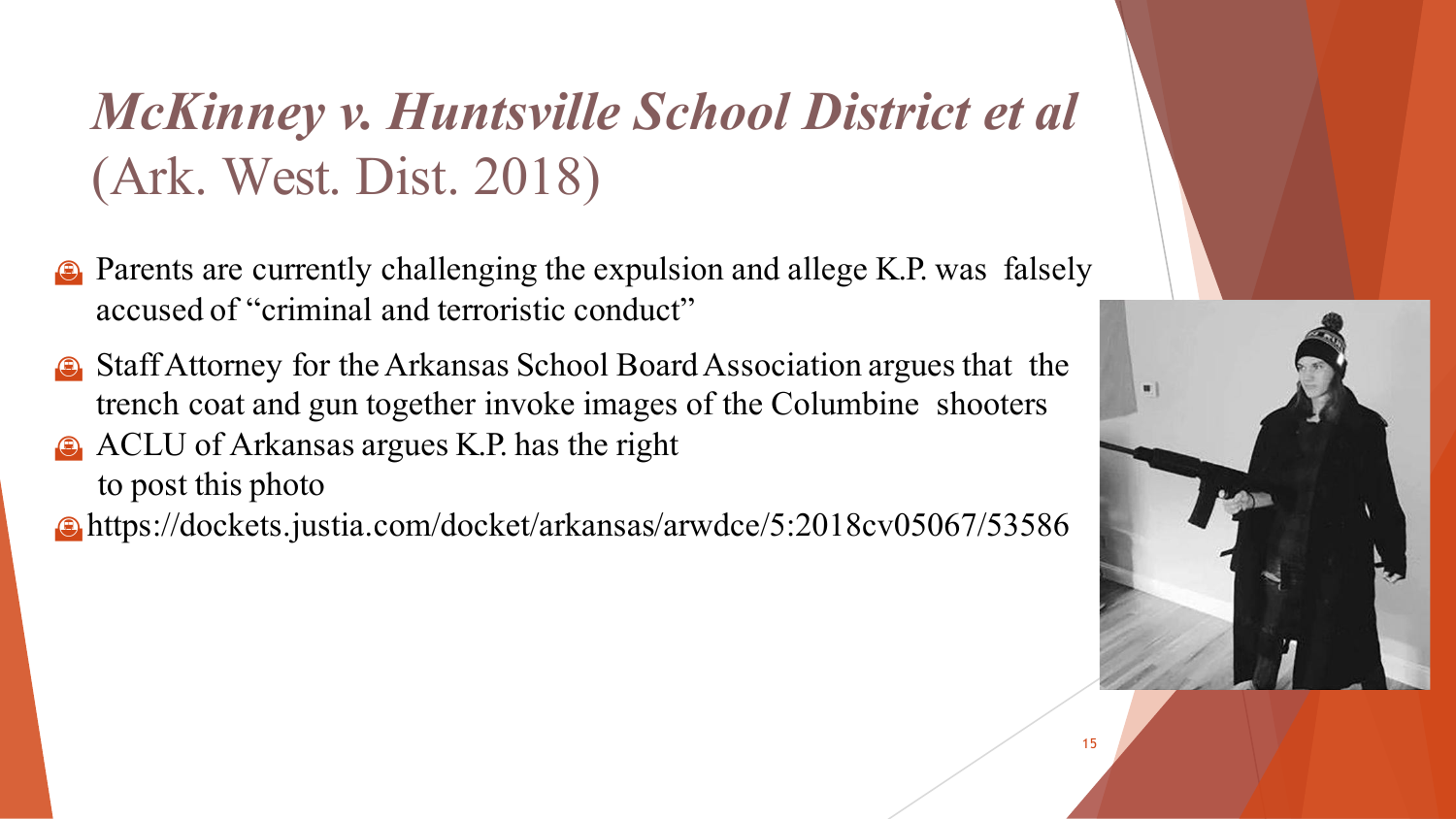#### *LaVine v. Blaine School Dist.,* 257 F.3d 981 (9th Cir. 2001)

The Court held "the school had a duty to prevent any potential violence on campus to James [Lavine] and other students." and interestingly affirmed in part and denied in part the action. Court stated "negative documentation" in his file needed to be removed.

https://www.leagle.com/decision/20011238257f3d98111140

#### *Wynar v. Douglas County School Dist*, 728 F.3d 1062 (9th Cir. 2013)

#### The Court held:

Under *Tinker*, schools may restrict speech that "might reasonably [lead] school authorities to forecast substantial disruption of or material interference with school activities" or that collides "with the rights of other students to be secure and to be let alone." Such speech is "not immunized by the constitutional guarantee of freedom of speech." It is an understatement that the specter of a school shooting qualifies under either prong of *Tinker.*

https://caselaw.findlaw.com/us-9th-circuit/1642928.html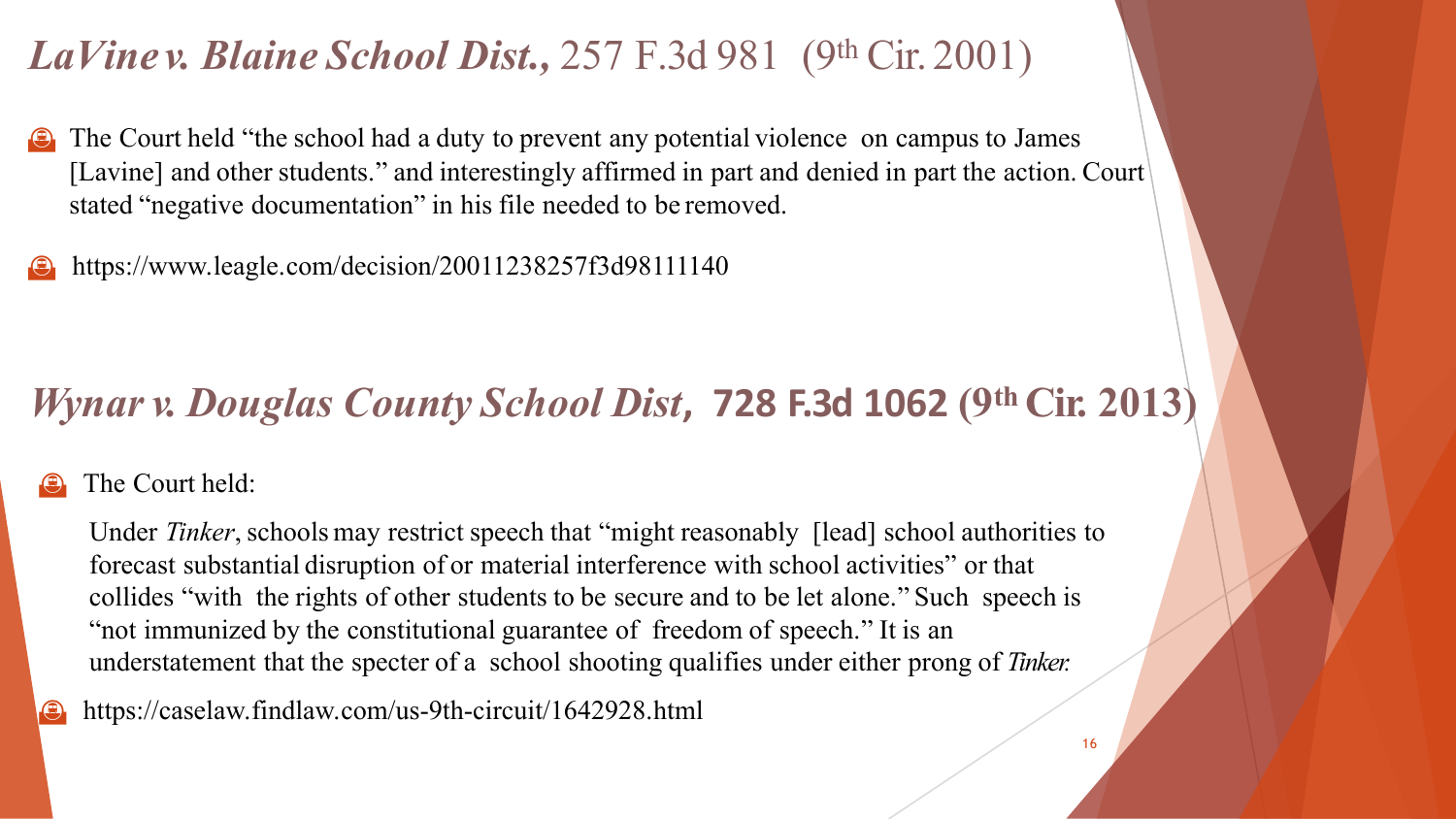## **What is a true threat?**

- $\bullet$  A "true threat," is a statement that a reasonable recipient would have interpreted as a serious expression of an intent to harm or cause injury to another.
- Factors relevant to how a reasonable recipient would view the purported threat include:
	- $\bigodot$  (1) the reaction of those who heard the alleged threat;
	- $(2)$  whether the threat was conditional;
	- $\odot$  (3) whether the person who made the alleged threat communicated it directly to the object of the threat;
	- $\odot$  (4) whether the speaker had a history of making threats against the person purportedly threatened; and
	- $\odot$  (5) whether the recipient had a reason to believe that the speaker had a propensity to engage in violence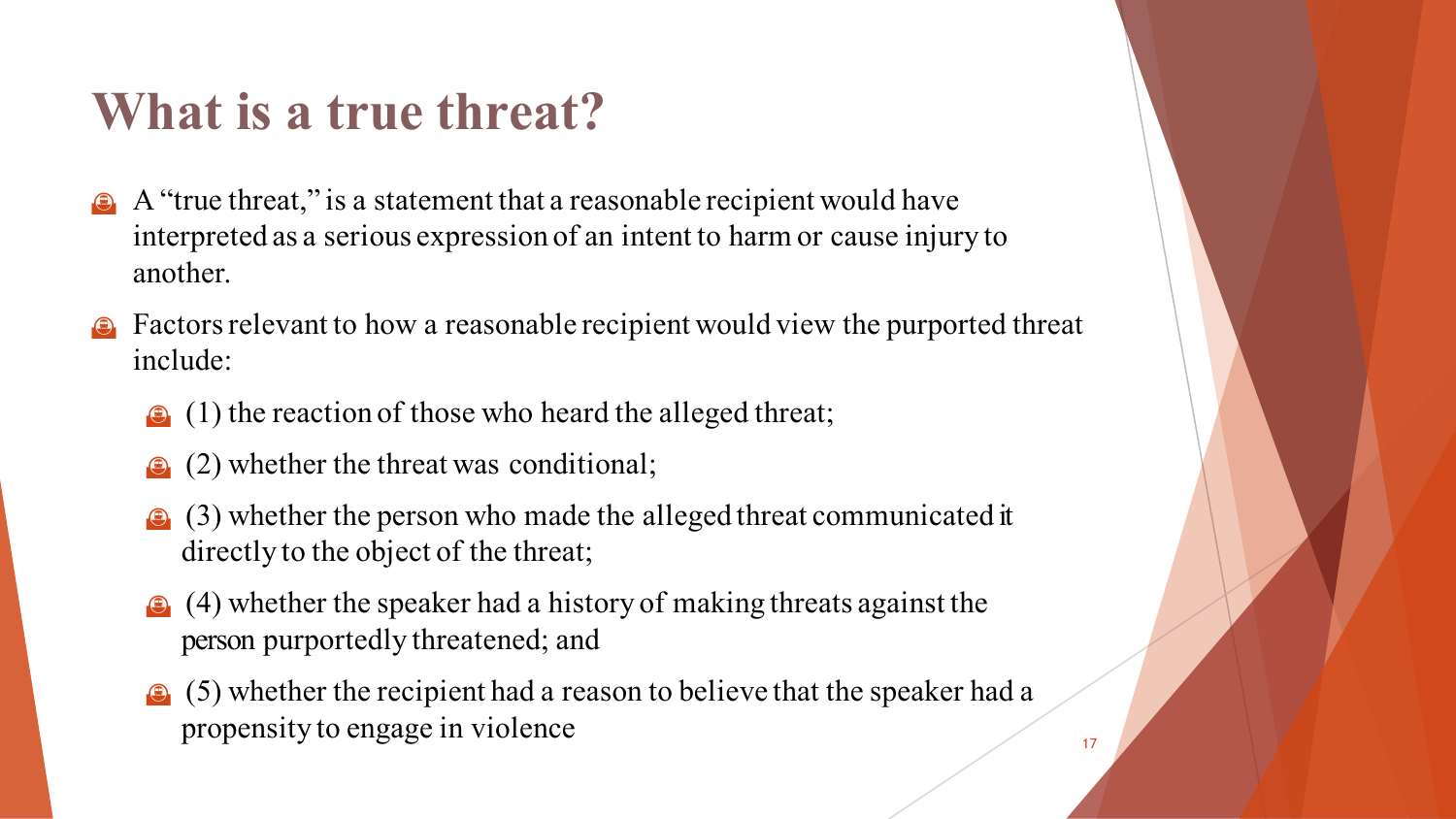## **True ThreatAnalysis**

- $\bullet$  Used to determine when speech that is "an expression of an intention to inflict evil, injury, or damage on another" does not receive First Amendment protection."
	- **B** *Fogel v. Collins*, 531 F.3d 824, 830 (9th Cir. 2008) (quoting *Planned Parenthood of the Columbia/Willamette, Inc. v. Am. Coal. of Life Activists*, 290 F.3d 1058, 1075 (9th Cir.2002) (en banc)).
- $\bullet$  Speech is examined in the "light of its entire factual context, including the surrounding events and reaction of the listeners."
	- u *Fogel*, 531 F.3d at 831 (quoting *United States v. Orozco–Santillan*, 903 F.2d 1262, 1265 (9th Cir.1990)).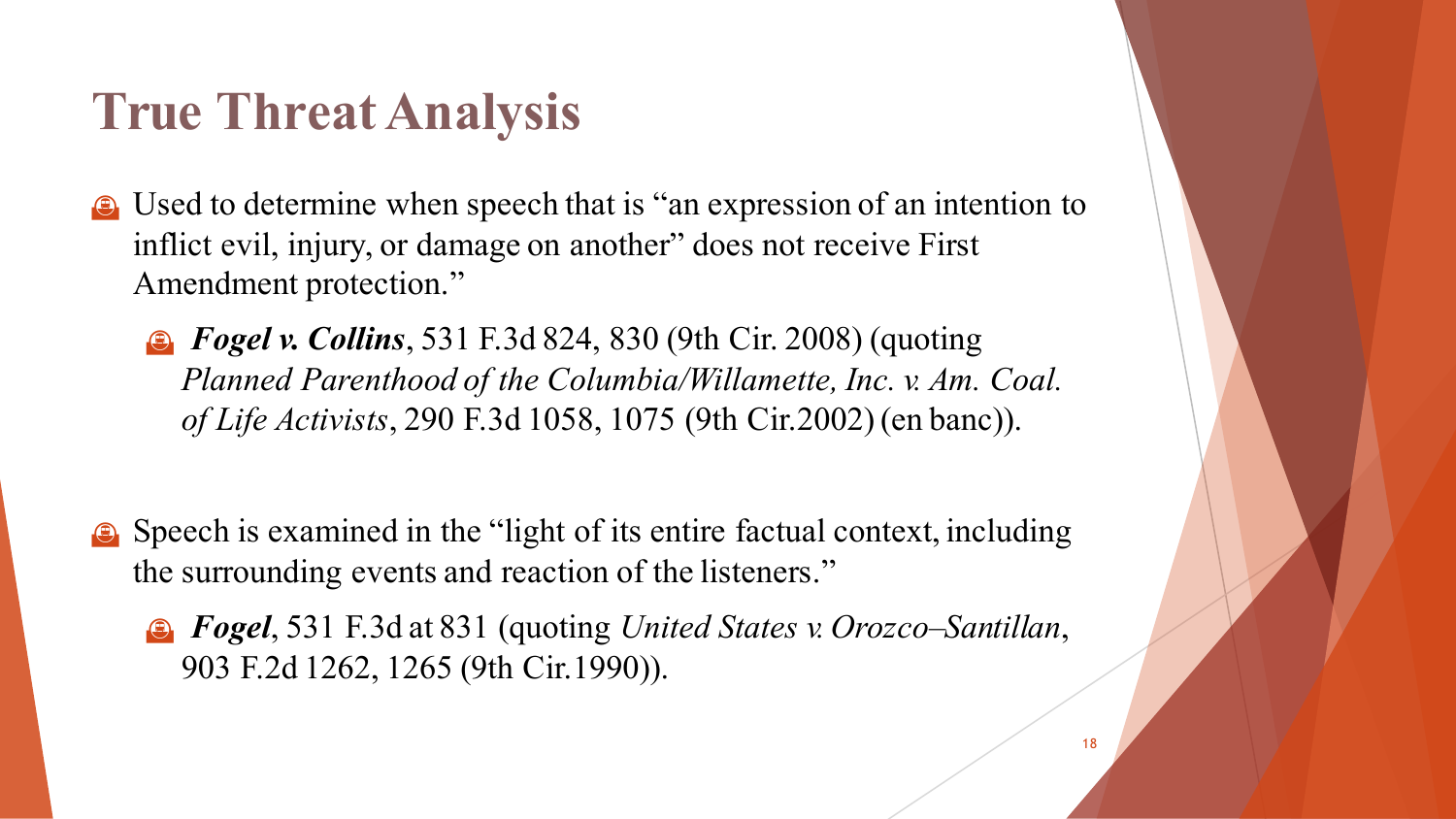# **Application of "True Threat Analysis"**

- 10<sup>th</sup> grade student's journal contained "hit list" as well as other violent writings.(NOTE: Identified who to kill and who to injure or severely injure)
	- Diagnosed with depression, self esteem issues, and difficulty with interpersonal relationships
	- u No history of aggressive behavior, no intent to harm other students, and showed remorse.
	- $\bullet$  Student was suspended.
- **E** Students were doing detailed research on Columbine shooting on school computer.
	- Interviews showed students had signs of planning a shooting.
	- One student determined to be a medium level of threat, the other high level.

41

Students claim they were just interested in the topic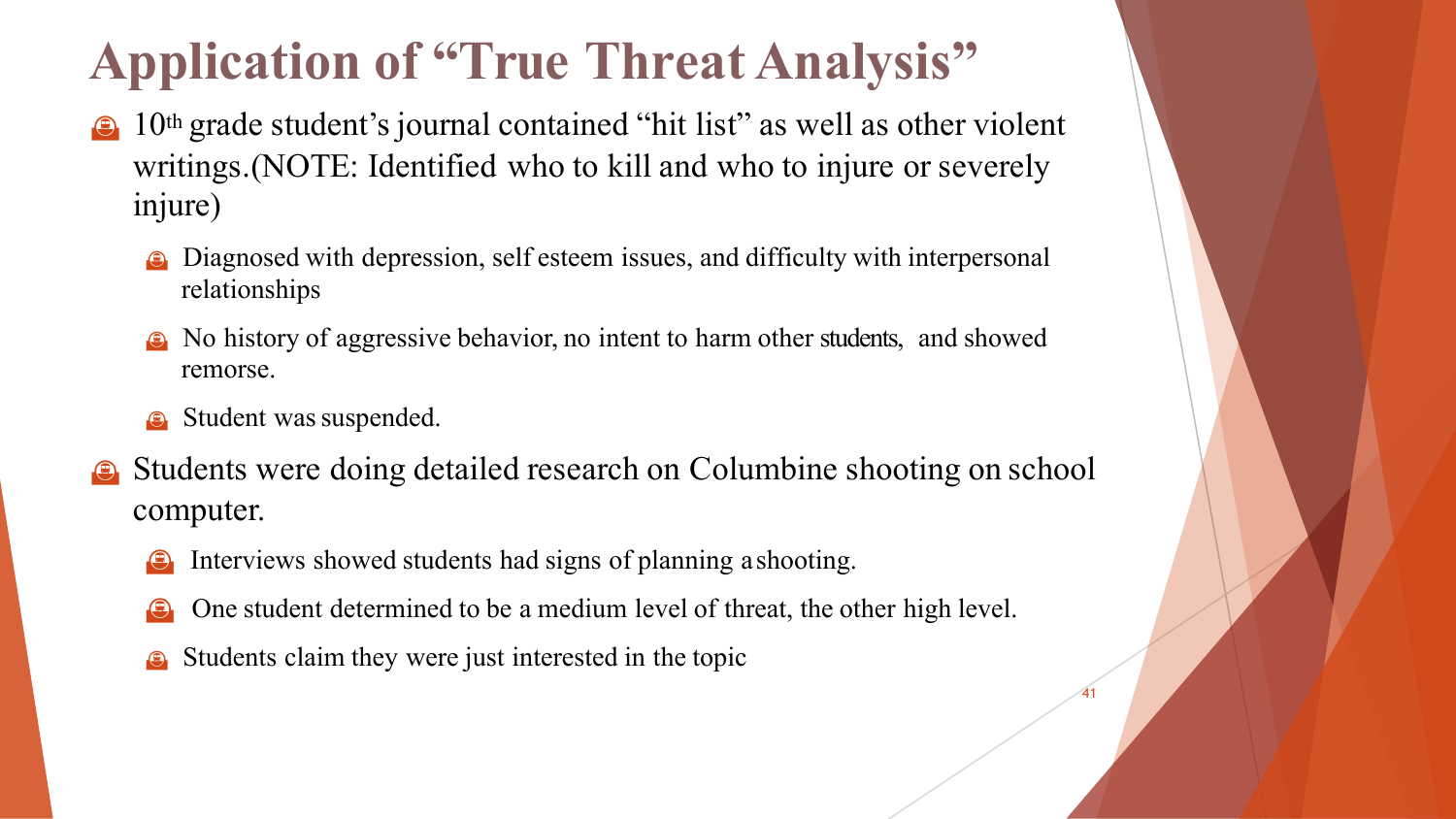# **Terroristic Threat Policies**

#### **18 Pa.C.S.A. § 2706. Terroristic threats**

- **(a) Offense defined.--**A person commits the crime of terroristic threats if the person communicates, either directly or indirectly, a threat to:
	- $\Theta$  (1) commit any crime of violence with intent to terrorize another;
	- $\bullet$  (2) cause evacuation of a building, place of assembly or facility of public transportation; or
	- $\bullet$  (3) otherwise cause serious public inconvenience, or cause terror  $\sigma$ serious public inconvenience with reckless disregard of the risk of causing such terror or inconvenience.
- School policy in regard to terroristic threats and handbooks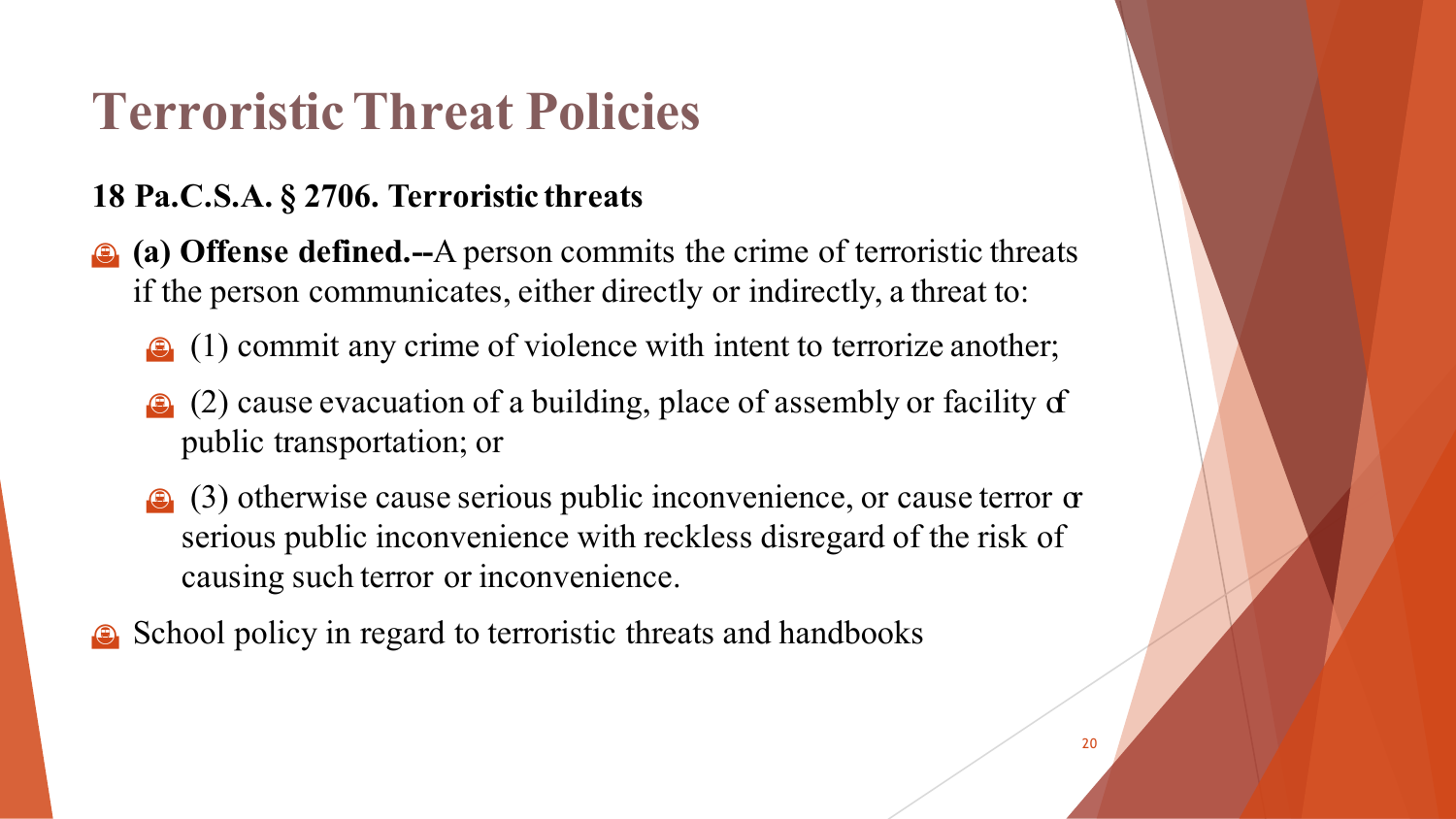### **Threat?**

 $\Theta$  Q: Is the following a credible threat?

*"Now I know why people bring guns to school."*

**e.** A: Depends. Consider context and ability to carry out threat.

## **Threat?**

- $\Theta$  Q: May a School District discipline a student for inciting other students to protest?
- u A: Yes, if you can meet the *Tinker* standard such as School District can reasonably forecast the mass protest (e.g. walk out, sit in) would result in substantial disruption. (*Doniger v. Niehoff*, 2nd Circuit 2008, 2011)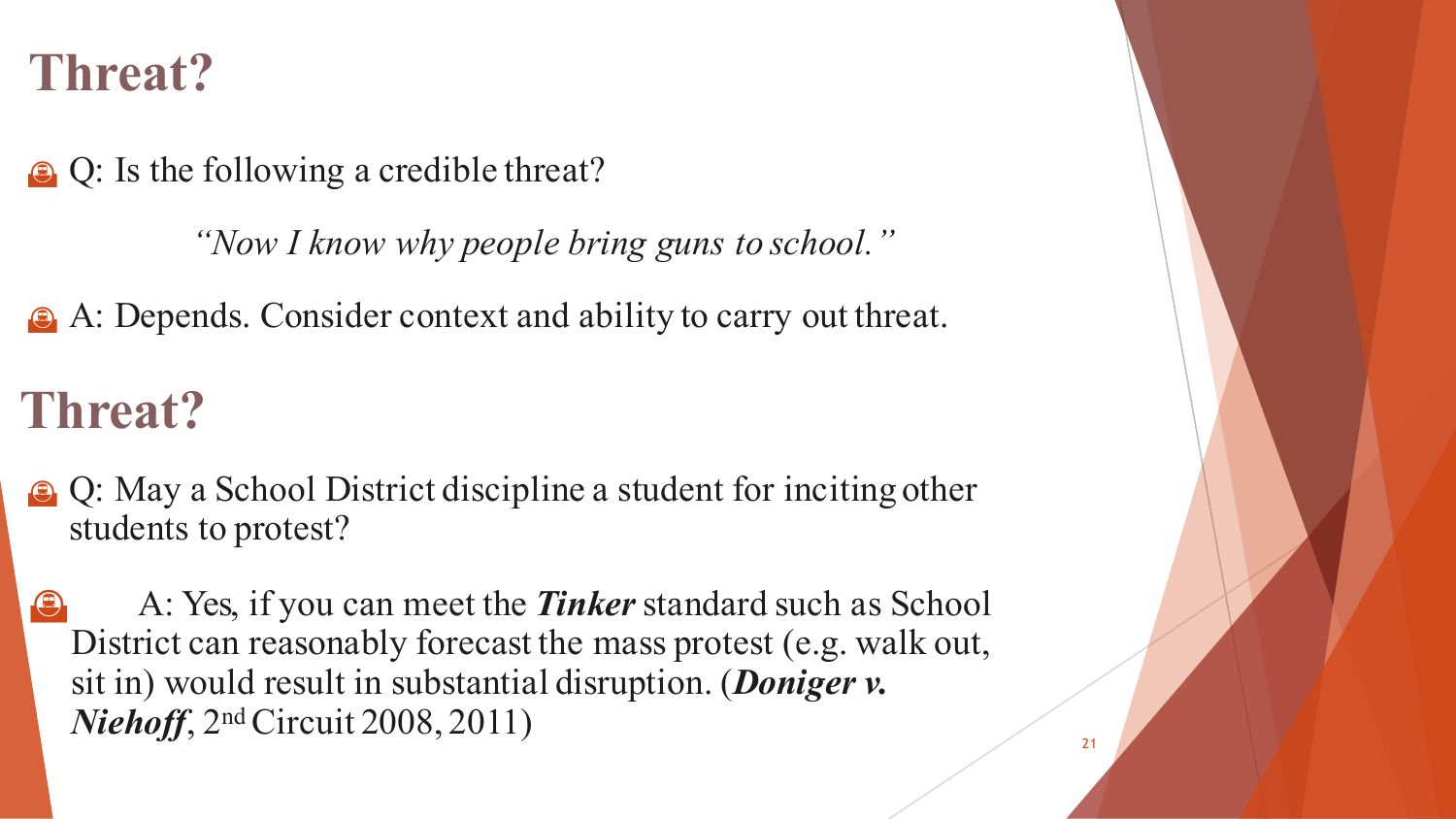### **Resources:**

#### u **Call the office of Student Rights and Responsibilities**

- We b site: https://www.philasd.org/studentrights/
- Phone: 215-400-4830

#### **Safe Schools Act**

• https://www.hrc.org/resources/safe-schools-improvement-act

#### u **PDE Model Memorandum of Understanding for Police Involvement**

- https://tinyurl.com/yag9h25g
- u **ACLU's Summit on School Policing**
	- https://www.aclupa.org/issues/studentyouthrights/police-and-schools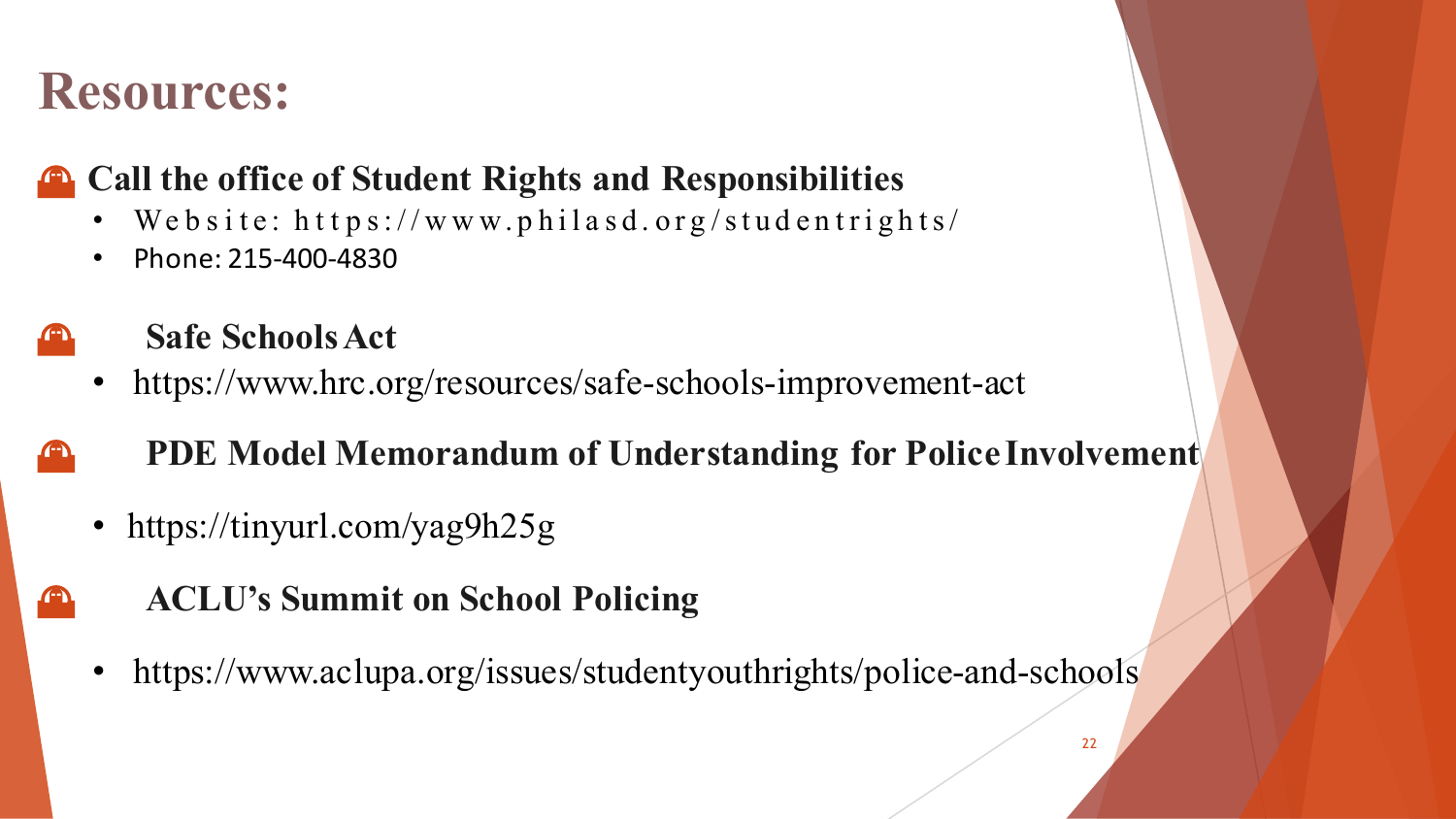

**a** ACLU-PA Guidance on Student Walk Out

https://www.aclupa.org/news/2018/03/16/aclu-pas-guidance-studentwalkouts

- u NSBA Coercion, Conscience and the First Amendment (January2018) https://www.nsba.org/coercion-conscience-and-first-amendment
- **B** NSBA Navigating Student Walkouts and Mass Protests (February 2018) https://www.nsba.org/navigating-student-walkouts-and-mass-protests